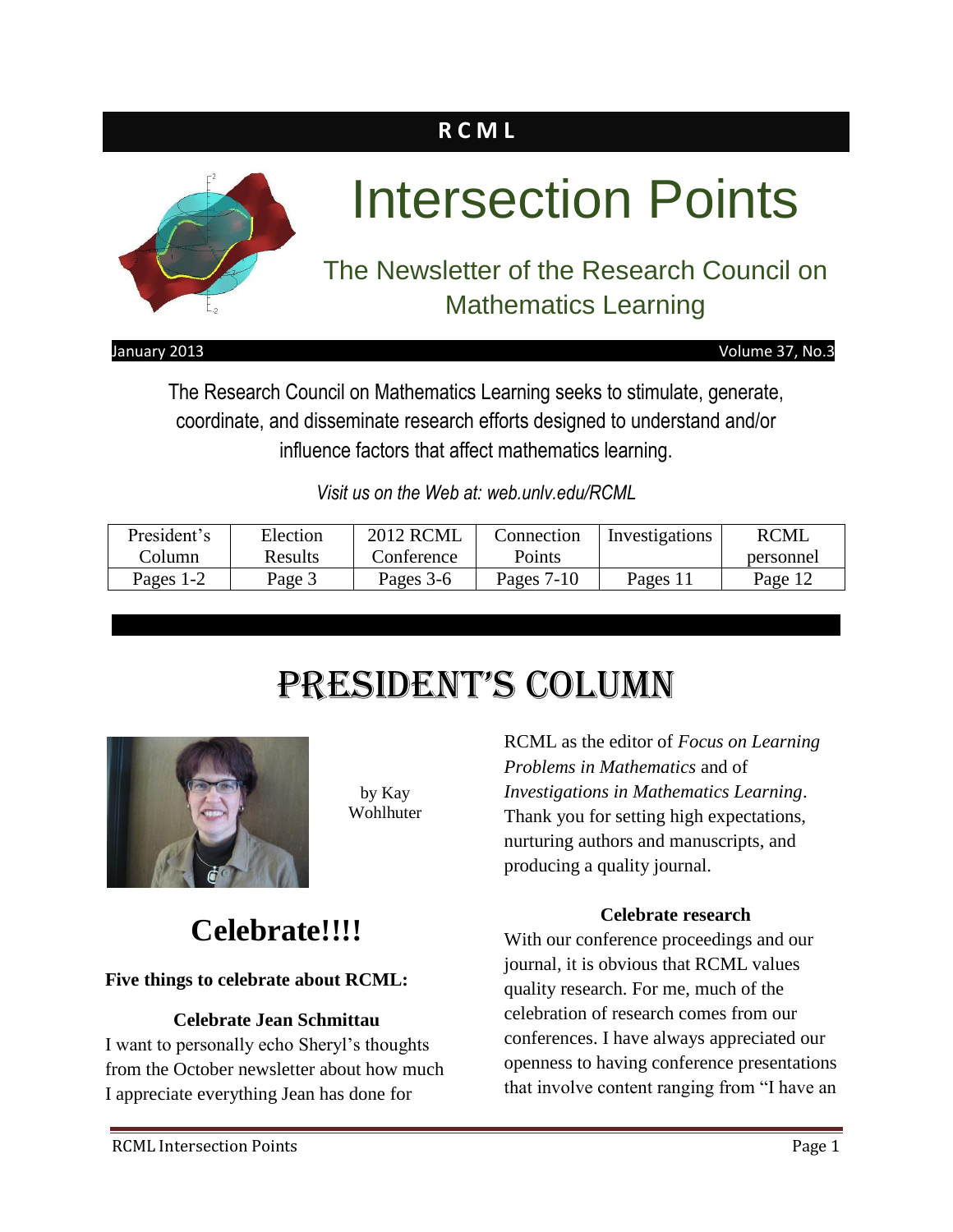idea and I need some guidance" to "this is where I am at with my project" to "here are the final results." No matter the context, you have a chance to be involved in conversations that challenge one's thinking about how research helps us to understand and to facilitate the teaching and learning of mathematics.

### **Celebrate opportunities**

Opportunity to network: I have always appreciated that our conference size provides multiple chances to interact with each other – be it over a meal or during a session. I find the energy present at our conferences encourages people to really learn about each other and their interests. RCML networking can lead to supportive mentorships and collaborative research projects.

Opportunity to serve: Little did I know that when I was elected to a Conference Committee position that it would lead to serving as Vice President of Conferences and as President. Each of these opportunities enabled me develop more connections with the RCML family while giving back to the organization. In our next election we will be electing people to the following positions: President Elect, Secretary, and 2 Conference Committee Positions. Seize the opportunity to serve by running for one of these positions.

### **Celebrate challenges**

Challenges need to be celebrated because working through them requires teamwork and makes one stronger. For RCML, the

challenge is maintaining and increasing membership. I mention maintaining memberships as a reminder that the 2013 memberships were due on January 1. For many of us, the conference is when we remember that we owe our dues. I would encourage you to pay your dues now. With respect to increasing membership, I appreciate that many members have invited people to learn about RCML through actions such as bringing their colleagues and graduate students to conferences, talking with visitors at the NCTM exhibit booth, and purposefully advertising conferences. At the same time, I know that we will need to continue to actively seek out members. Please feel free to send me your ideas for increasing membership.

#### **Celebrate transitions**

I am also very grateful to Jean for her leadership and assistance as we make the transition to Vicki Schell as our editor. Finding an editor to continue Jean's outstanding work was not on my wish list when taking on the duties as president. With Jean's guidance and Vicki's willingness to serve, we are making a smooth transition.

I also want to thank all of you for your support during my term as president. It has been an honor to serve this organization, and I look forward to being a part of Mary Swarthout's support team.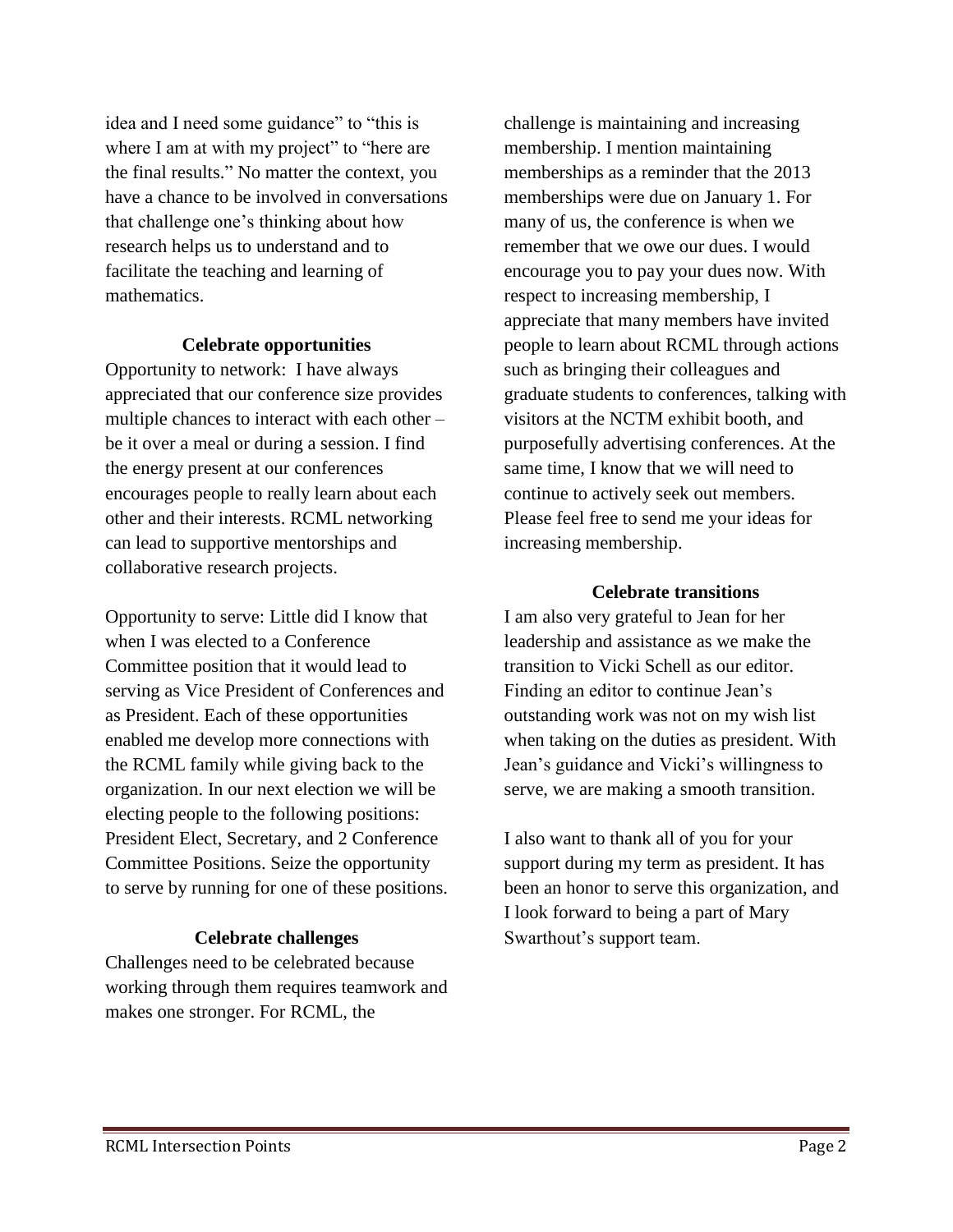## 2013 RCML Election Results

Thanks to the membership for participating in the recent RCML election. Over 50% of the 2012 members cast a ballot for the three positions being contested (secretary and 2 conference committee members).The membership's vote resulted in the election of the following candidates:

### *Secretary [2013-2015]* **DARLINDA CASSELL**

*Conference Committee Member [2013-2016]* **TRAVIS OLSON**

*Conference Committee Member [2013-2016]* **KANSAS CONRADY**

A huge *thank you* to all who ran for office and were represented on the ballot. Be thinking now about participating as a candidate in this year's election – look for nomination forms and information at the upcoming Tulsa conference.

> *"Where the Mathematics Comes Sweepin' Down the Plain"*

# RCML 40<sup>th</sup> Annual Conference

### Downtown Doubletree, Tulsa, Oklahoma

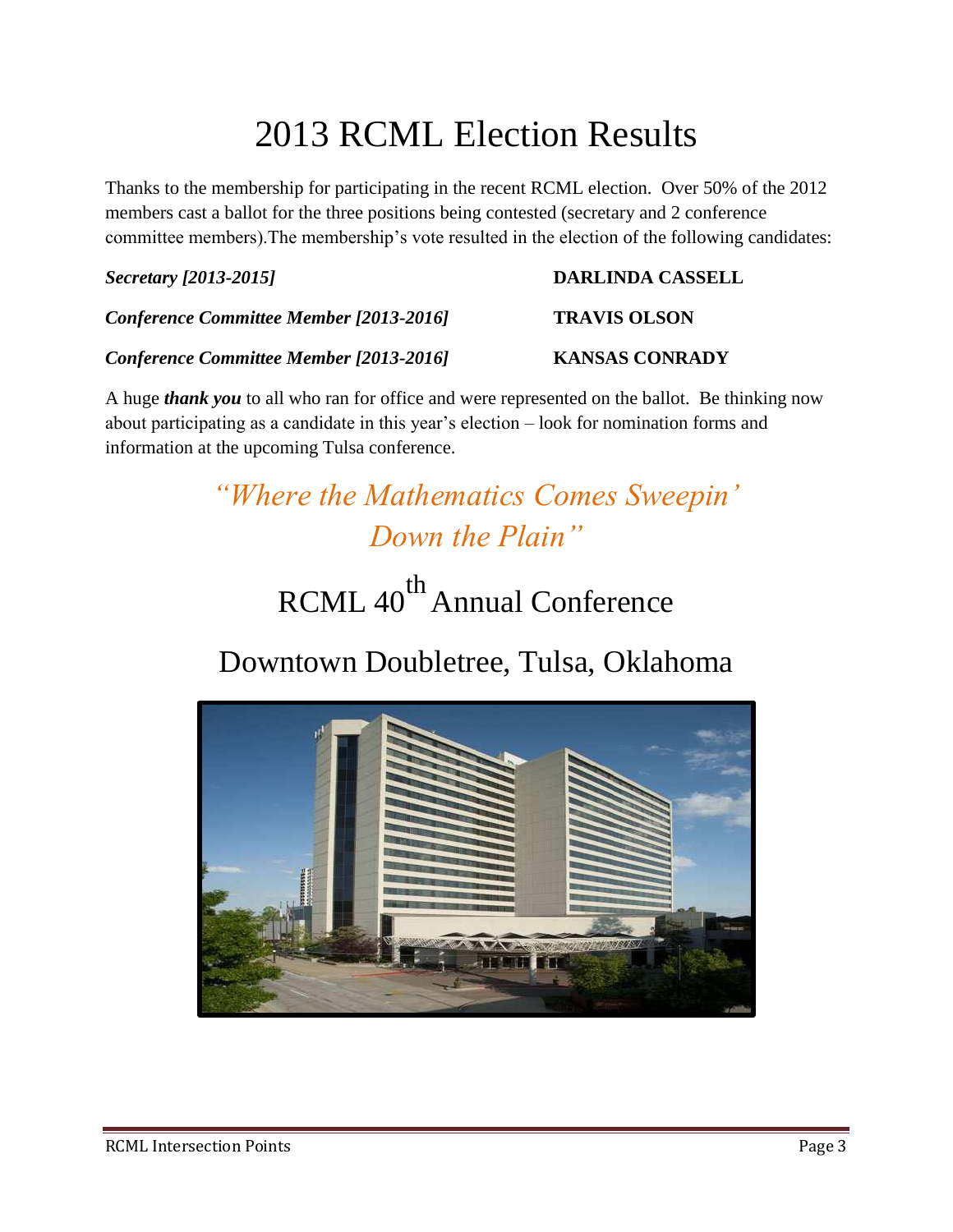A **preliminary conference program** will be posted on the RCML website at <http://web.unlv.edu/RCML/13Program.html> no later than February 15<sup>th</sup>. Speakers should have already received a preliminary outline of when their sessions were scheduled and we have worked to accommodate changes that have been requested due to travel logistics.

**Conference registration** can be found at http://web.unly.edu/RCML/13Registration.html. A late fee of \$30 should be added to all registration that occur after February 1, 2013.

**Hotel reservations** should be at the DoubleTree by Hilton Hotel Tulsa Downtown *by February 13, 2013 to receive the conference room rate of \$85/night* plus taxes. Reservations can be made by calling 918-587-8000 and mentioning RCML and the code *MTH* to receive the discounted rate. Reservations can also be made online by going to [http://www.tulsadowntown.doubletree.com/.](http://www.tulsadowntown.doubletree.com/) Under "Special Accounts" section – Enter the Group ID Code in box next to "Group/Convention" Code". Your Group ID is MTH.

The hotel will provide complimentary **internet** in your room and complementary **airport shuttle**. Airport Shuttle runs every hour or you can contact the hotel to set a specific time. Parking is free in the hotel garage.

### **Conference Highlights**



**Linda M. Gojack**, President, National Council of Teachers of Mathematics will provide the closing keynote talk on Saturday. Her talk is entitled, "*Preparing teachers for the* CCSS: Looking towards the future."

Description: The content standards and mathematical practices of the Common Core State Standards support the learning of mathematics through providing students with opportunities to reason and make sense of the mathematics they are learning. Strategies comparable to those used with students can help

teachers to develop a deeper understanding of the content of the common core while encouraging development of the mathematical practices. Let's look at some specific examples.



**Melfried and Judith K. Olson,** University of Hawaii at MĀNOA, will provide the Founders Lecture on Friday afternoon. Mel and Judy are long-time members and supporters of RCML. Their talk is entitled, "Firm foundations forged by founders and those that follow."

Description: The lens through which we view our profession is shaped during our graduate studies and our early professional experiences, which hopefully includes RCML. We will provide examples showing

how the early mission of RCML (aka RCDPM) to stimulate, generate, coordinate and disseminate research efforts that focus on the learning of mathematics with particular emphasis on those factors which inhibit maximal learning is currently exemplified in many standard practices in mathematics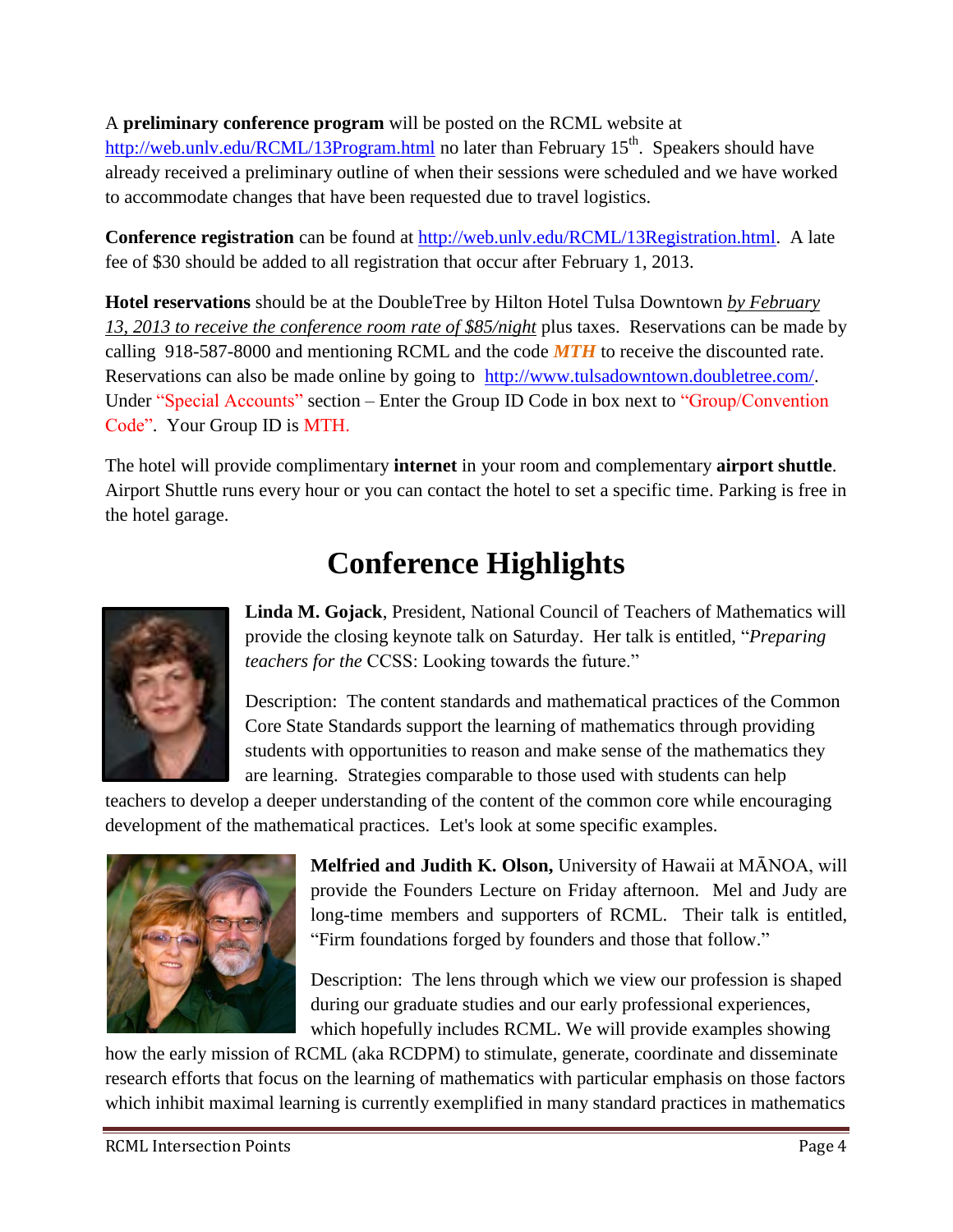education. What foundations can we establish so RCML's mission can influence future directions in mathematics education?



**Douglas B. Aichele**, Oklahoma State University, will provide the Wilson Lecture on Thursday afternoon. Douglas is a Professor of Mathematics. His talk is entitled, "Mathematics and sled dog racing – It's all about the dogs."

Description: Alaskan Huskies are amazing canine athletes capable of surviving in extremely cold temperatures for long periods of time and maintaining their racing strength throughout. We will share with you some of the fundamentals of sled dog racing, recent research findings related to their endurance capabilities, and our school-related experiences with young

children. There will be time for you to ask Gumbie questions.

### **Schedule of Events**

| Thursday, February 28, 2013                                                                                                                                                |                                                                                                            |  |  |  |
|----------------------------------------------------------------------------------------------------------------------------------------------------------------------------|------------------------------------------------------------------------------------------------------------|--|--|--|
| Registration, Council Oak Foyer<br><b>Wilson Lecture</b><br>Reception, Council Oak Ballroom                                                                                | $3:30$ p.m. $-6:30$ p.m.<br>5:30 p.m. $-6:30$ p.m.<br>6:30 p.m. $-8:00$ p.m.                               |  |  |  |
| Friday, March 1, 2013                                                                                                                                                      |                                                                                                            |  |  |  |
| <b>Break-out Sessions</b><br>Lunch and Business Meeting, Council Oak Ballroom<br><b>Break-out Sessions</b><br>Founders Lecture, Council Oak Ballroom<br>Dinner on your own | $8:00$ a.m. $-11:50$ a.m.<br>$12:00$ p.m. $-1:20$ p.m.<br>1:30 p.m. $-4:20$ p.m.<br>4:30 p.m. $-5:30$ p.m. |  |  |  |
| Saturday, March 2, 2013                                                                                                                                                    |                                                                                                            |  |  |  |
| <b>Break-out Sessions</b><br>Boxed Lunch and Closing Keynote                                                                                                               | $8:00$ a.m. $-11:50$ a.m.<br>$12:00$ p.m. $-1:30$ p.m.                                                     |  |  |  |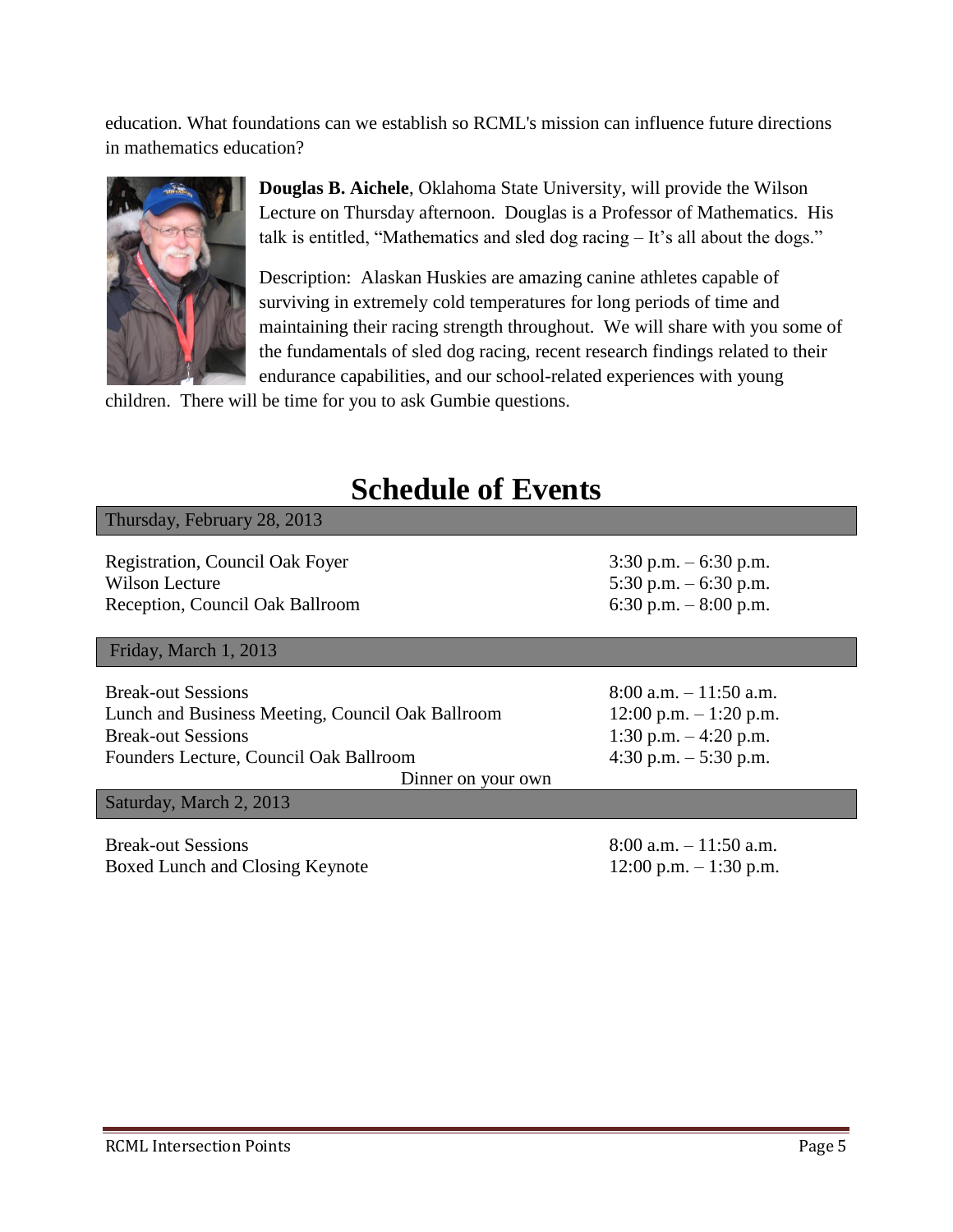### **Map of Break out Rooms**

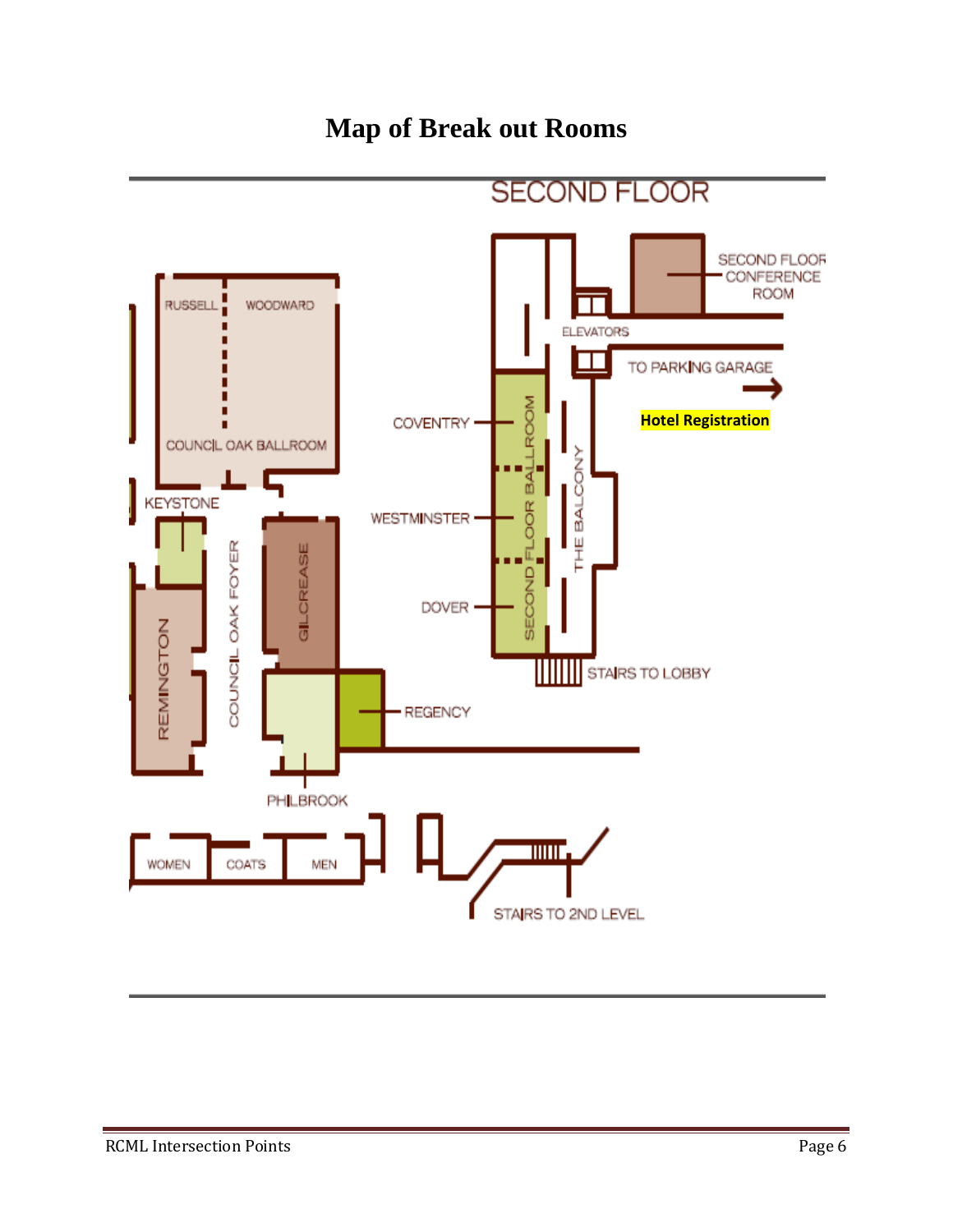

### Modeling Statistical Significance



by Mehmet Türegün Barry University

Connections: Modeling, conceptual understanding of significance levels, chance, data collection, and evaluating evidence provided by data.

The purpose of my contribution to the Connection Points column is to describe a modeling approach designed to have students arrive at the idea of statistical significance levels by way of discovering the notion of significance based on their own observations as they play the role of data detectives. I wish I could claim this clever idea as my own original thought. I have come across a similar activity or demonstration many years ago in a Journal of Statistics Education article written by Stephen Eckert of Texas A&M University (Eckert, 1994). A few years later Roxy Peck of Cal Poly – San Luis Obispo has talked to me about another yet slightly different version of this activity in an AP Statistics meeting. I have been using various versions of the activity over the years in my undergraduate statistics, and graduate level mathematical problem solving, and research methods courses.

Increasing importance of collecting and organizing data, and exploring chance are described repeatedly by the National Council of Teachers of Mathematics (NCTM) standards documents (NCTM, 2000; 1995; 1989) as major goals and trademarks of statistical activity across the school years. Also stressed were the use of statistical methods to describe analyze, evaluate and make decisions, and the creation of experimental and theoretical models of situations involving probabilities for grades 5-8 (Watson, 1998).

Some of the most difficult inferential statistics concepts for teachers to teach and students to understand can be listed as the sampling distributions, standard error of the mean, the idea of statistical significance, and the logic behind hypothesis testing (Ryan, 2006). In the age of readily available computer simulations and applets, one can certainly use various applets available to demonstrate these ideas via simulations. However, starting with a hands-on simulation or model, and involving students in the process have numerous intrinsic values, and are highly recommended by the statistics education research community (Chance & Rossman, 2006). Not only do the hands-on models give students a sense of ownership, but these hands-on models also provide a better understanding of the concepts. Hence, the use of a subsequent computer simulation has a less chance of becoming a meaningless activity using technology.

Typically most classroom discussions on statistical significance in hypothesis testing involve statistical significance levels of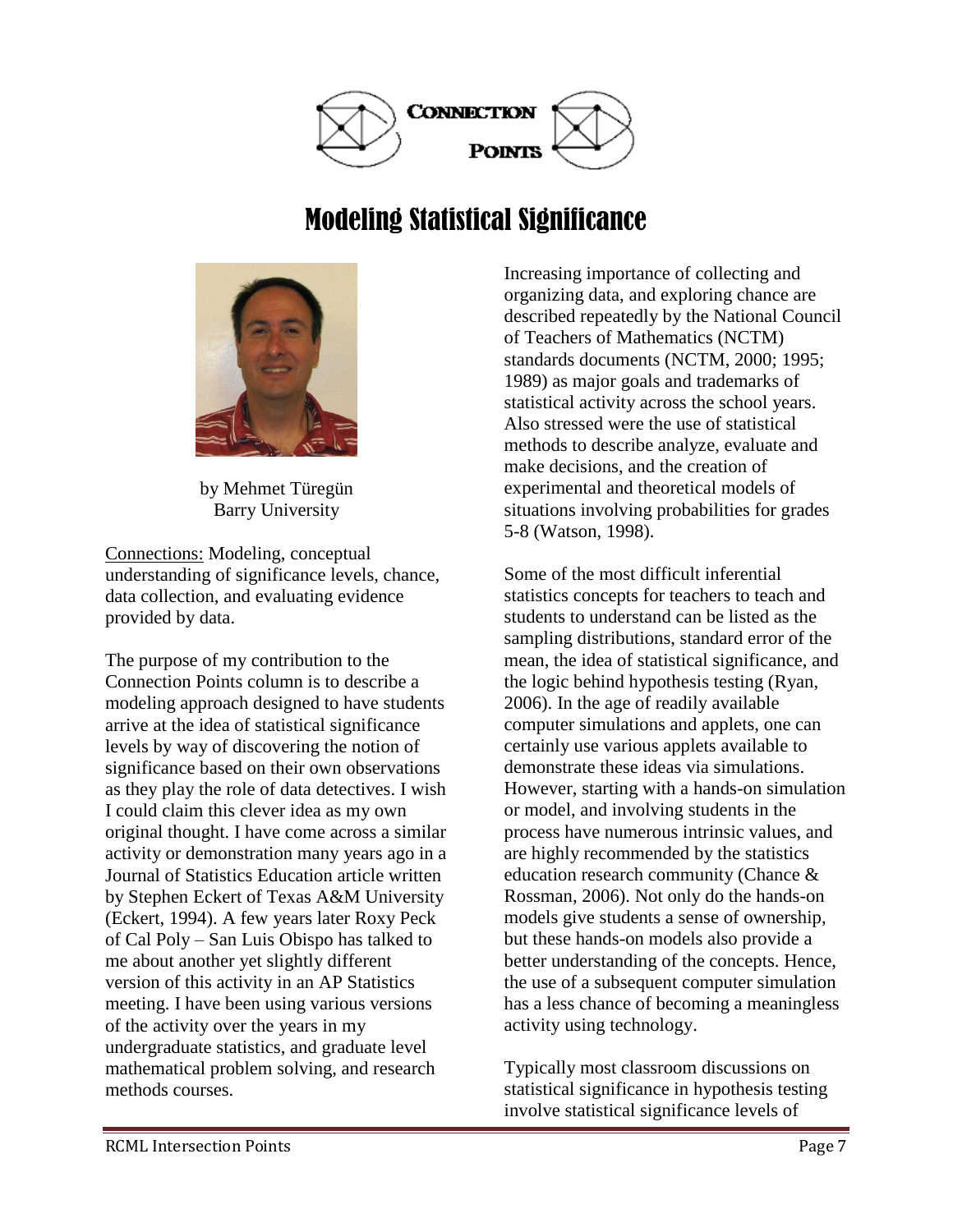$\alpha$ =0.05 and/or  $\alpha$ =0.01, which are to be compared to the calculated P-values in order to decide whether to reject or fail to reject a null hypothesis. In their statistical diversions piece, Petocz & Sowey (2008) challenged teachers to come up with practical ideas on advancing statistical literacy. One of the questions they posed was as follows: Where do these "almost iconic" numerical values come from? When questioned as to where these significance levels of 0.05 and 0.01 come from, teachers generally refer to them as commonly used conventions. A few teachers might mention that they are commonly agreed upon definitions of a chance occurrence. In other words, an event occurring as extreme as 1out of twenty or 1 out of a hundred times is likely to have happened by chance.

The above outlined discussion hinges on using the significance levels  $\alpha$ =0.05 or  $\alpha$ =0.01 as the starting point, and tries to explain the reasons behind using these two significance levels, but falls short of developing a conceptualization of the these significance levels. What follows is a description of a modeling activity which can be used to help students develop a conceptual understanding of statistical significance levels. Two decks of playing cards with identical design faces, and an optional twenty-dollar bill are the materials needed to carry out the activity. The optional twentydollar bill may be used at the conclusion of the activity to order a pizza for the class to enjoy while reflecting on the activity.

Prepping: Prior to going into the classroom start by taking the cards with identical design faces out of the boxes in which they were originally packaged. Since the jokers will not be used, take out the jokers from each deck, and set them aside. Arrange the decks so that each deck consists of only red or only black color cards. Put the decks, now consisting of the same color, back into their original boxes. At this point, you have a deck of only black cards in one box, and a deck of only red cards in the other box. Be sure to have an inconspicuous way of identifying which deck is all red, and which deck is all black.

Romancing: Start your class by announcing that you feel lucky and are in the mood for a little game of chance, and take out the \$20 bill, show it to the students, and lay it out on the table. Take out the two decks of cards still in their original boxes, and ask students to choose which boxed deck they want to use. After one of the boxed decks was chosen by the students, make an offer of \$20 to the first student who draws either a red or a black card, depending on the deck chosen.

Delivering: Take the cards from the box, and ask a student to shuffle the cards. You may want to talk to the student who is shuffling to distract him or her from inadvertently noticing that the cards in the deck are all the same color. Now you have a nicely shuffled all black or all red deck of cards. Repeat the offer of \$20 to the first student who draws a red card from the deck, if the deck with all black cards had already been chosen previously by the students, or vice versa. For the sake of simplicity in the ensuing discussion, let us assume that the deck with all black cards is being used. At this point, to add to the suspense, and make the play more convincing, you mention that in order to make it fair for all students, random assignment must be used to determine who is going to draw a card from the deck first. It is important to use random assignment if all students are to have an equal chance of getting that \$20.

You proceed with the first draw. To the disappointment of the first student, the color of the card drawn is not red. You mention, at this point, that the chance of first student drawing a red card was 50-50, or the probability was  $26/52=1/2=0.5$ . Put the black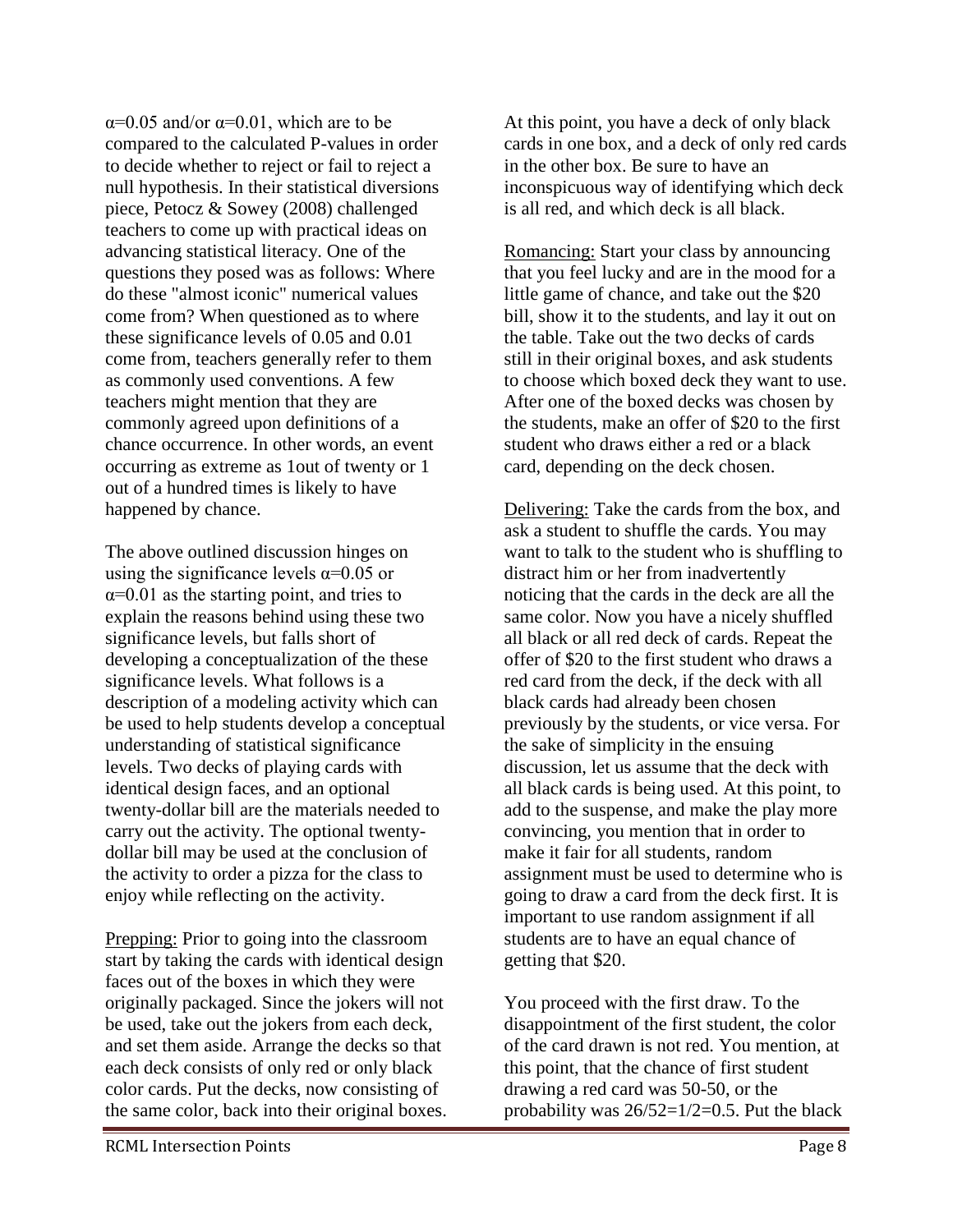card drawn back into the all black deck, and ask the next randomly assigned student to draw the next card. As you repeat this process, usually after the fourth or the fifth draw you start hearing students' murmurs. At this point, they begin to grow suspicious that a surprising event is taking place, and something other than chance is in the play. This is a good point to direct the discussion to the following probabilities of drawing a black card for several successive draws. The probabilities of drawing a black card successively are given as follows:

> First draw:  $(1/2)$ Second draw:  $(1/2)(1/2)=1/4=0.25$ Third draw:  $(1/2)(1/2)(1/2)=1/8=0.125$ Fourth draw:  $(1/2)(1/2)(1/2)(1/2)=1/16=0.0625$ (*growing suspicious?*) Fifth draw:  $(1/2)(1/2)(1/2)(1/2)(1/2)=1/32=0.0312$ 5 Sixth draw:  $(1/2)(1/2)(1/2)(1/2)(1/2)(1/2)=1/64=0.$ 015625 Seventh draw:  $(1/2)(1/2)(1/2)(1/2)(1/2)(1/2)(1/2)=1/$ 128=0.008

Based on these probabilities, you form a group discussion on the following questions: Is what we have observed likely to occur by chance? In the absence of an underlying pattern in the population, what is the probability of getting a random sample such as the one we have observed from the population?

The subsequent discussions, sometimes with a little guidance, usually lead to the conclusion that if the probability is small, then we suspect that there may be some underlying pattern in the population. Even though what one may consider small is relative, in this activity, almost invariably it

RCML Intersection Points **Page 9** 

turns out to be between 1/16=0.0625 and  $1/32=0.03125$ . As is the case for many scientific disciplines which use 5 percent (.05) as the border between small and not small when deciding whether an observed result is statistically significant or not. In order to tie the activity to stating a null hypothesis, one may initiate a discussion on the assumptions made by the students regarding the nature of the particular deck of cards used. It is important to point out the essence of the logic of significance testing: You start with a hypothesis (i.e., that the deck is fair), collect sample data (i.e., the successive draws), and ask whether the observed results would be surprising if the hypothesis were true. When the answer is that the results would indeed be surprising, you reject the initial hypothesis (i.e., conclude that the deck is not fair). You may ask students to take a few minutes to write down this reasoning process in their own words while remembering how the results were only unusual based on the underlying initial hypothesis of having a fair deck of cards.

Even though it is not technically correct in the standard hypothesis testing sense, this activity is useful in demonstrating the conceptual understanding of statistical significance, significance levels, and motivates the students to think about stating a null hypothesis and concepts of hypothesis testing. In closing, best of luck to you all in using this activity, and, most importantly, have fun.

### References

Chance B.L., & Rossman, A.J. (2006). Using simulation to teach and learn statistics. Paper presented at the 7th International Conference on Teaching Statistics (ICOTS-7), Salvador, Bahai, Brazil. Eckert, S. (1994). Teaching hypothesis

testing with playing cards: A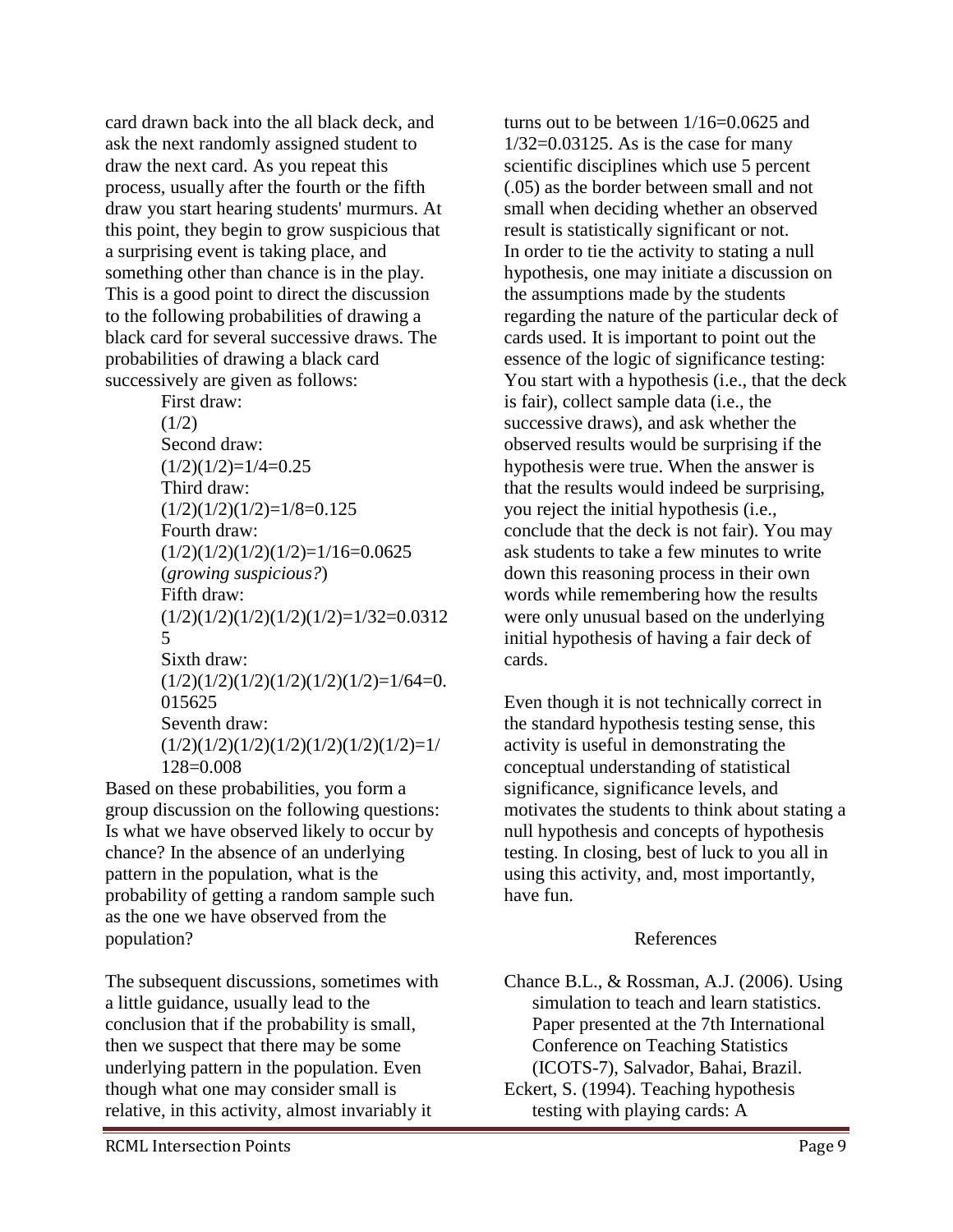demonstration. *Journal of Statistics Education, 2*(1). National Council of Teachers of Mathematics. (1989). *Curriculum and evaluation standards for school mathematics*. Reston, VA: Author. National Council of Teachers of Mathematics. (1995). *Assessment standards for school mathematics.* Reston, VA: Author. National Council of Teachers of Mathematics. (2000). *Principles and standards for school mathematics. Reston*, VA: Author.

Petocz, P., & Sowey, E. (2008). Statistical diversions. *Teaching Statistics, 30*(1), 29- 32.

Ryan, R.S. (2006). A hands-on exercise improves understanding of the standard error of the mean. *Teaching of Psychology, 33*(3), 180-183.

Watson, J.M. (1998). Professional development for teachers of probability and statistics: Into an era of technology. *International Statistical Review*, *66*(3), 271-289.

### 2013 MEMBERSHIP

Membership payment was due on 1 January for the calendar year 2013. To renew your membership please send **\$35** to the treasurer, Jean McGehee at the address below. Please note that the conference registration fee is **\$160**. If you are attending the conference and paying for membership, you should pay a total of **\$195**. Also, notify Mary Swarthout, Membership Chair, at [swarthout@shsu.edu](mailto:swarthout@shsu.edu) that you are becoming a member by filling out the form located at our website [http://web.unlv.edu/RCML/memberform.html](file:///C:/Documents%20and%20Settings/wkuuser/My%20Documents/RCML%20Newsletter/%22) and mailing this to her address

Dr. Jean McGehee Dr. Mary B. Swarthout, RCML Treasurer RCML Membership Chair University of Central Arkansas Sam Houston State University 12160 Southridge, Math & Statistics Department Little Rock, AR 72212 PO Box 2206

Huntsville, TX 77341-2206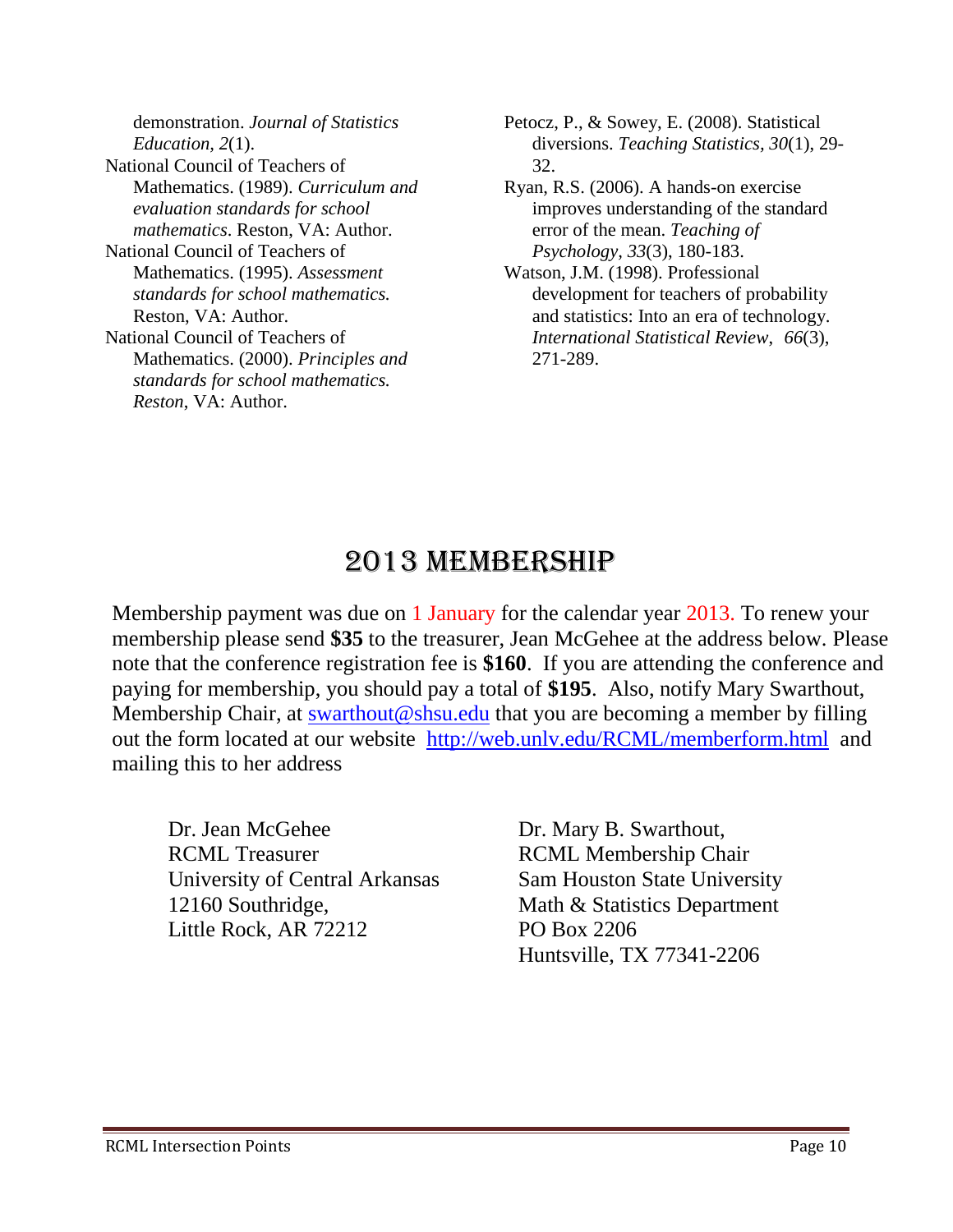### INVESTIGATIONS IN MATHEMATICS LEARNING

Sheryl A. Maxwell, VP

ATTENTION! HAVE YOU PAID YOUR RCML 2013 dues? If you are attending the RCML Conference in late February-Early March 2013 in Tulsa, OK, you have a suburb opportunity to do this in conjunction with the conference registration. This is IMPORTANT as membership in RCML for 2013 is connected to the Volume 6 issues of *Investigations in Mathematics Learning*. You can also send the \$35 annual membership directly to

Jean McGehee 12160 Southridge Little Rock, Arkansas 72212

#### CHECK your BOOKSHELF:

Have you NOT been receiving the Volume 5 issues of *Investigations in Mathematics Learning*? Were you a member of RCML last year, paying your dues sometime during the year? If not, then you did not receive any of the *Investigations*  issues: Volume 5, No. 1 mailed in September 2012, Volume 5, No. 2 mailed in December 2012, and Volume 5, No. 3 that will be mailed and received in April 2013. You see, \$29.00 of the \$35.00 is dedicated to the publication of *Investigations in Mathematics Learning.* The current RCML membership number along with institutional subscribers is how it is determined how many copies of each issue will be printed. We have a

minimal number of extras, but not that many! This calendar year, we had a drop in the number of paid RCML members by August 2012, so fewer number of Volume 5 issues were printed and continue to be printed. Let's change that trend. The RCML Executive Board made the decision to connect membership with the Annual Conference Registration . . . you help by connecting this payment to you RCML Conference by checking the appropriate box.

### DID YOU KNOW?

RCML has a new *Investigations*  editor – Dr. Vicki J. Schell. She was introduced to you in the last fall newsletter. She will be introduced personally to you at the upcoming RCML Annual Conference in Tulsa, OK. She is scheduled to have a presentation time slot, where she will tell you about the submitting, reviewing, and perhaps eventual publishing of your manuscripts. It would be worthwhile for you to attend this session to gain some of the pointers that she has for you. Then, you can schedule a time to talk personally with her about your ideas. Additionally, you might want to volunteer to be a reviewer of submitted manuscripts. Just give your name, address, e-mail information, and areas of expertise to Vicki Schell. She will be delighted to have new reviewers to add to her list of helpers.